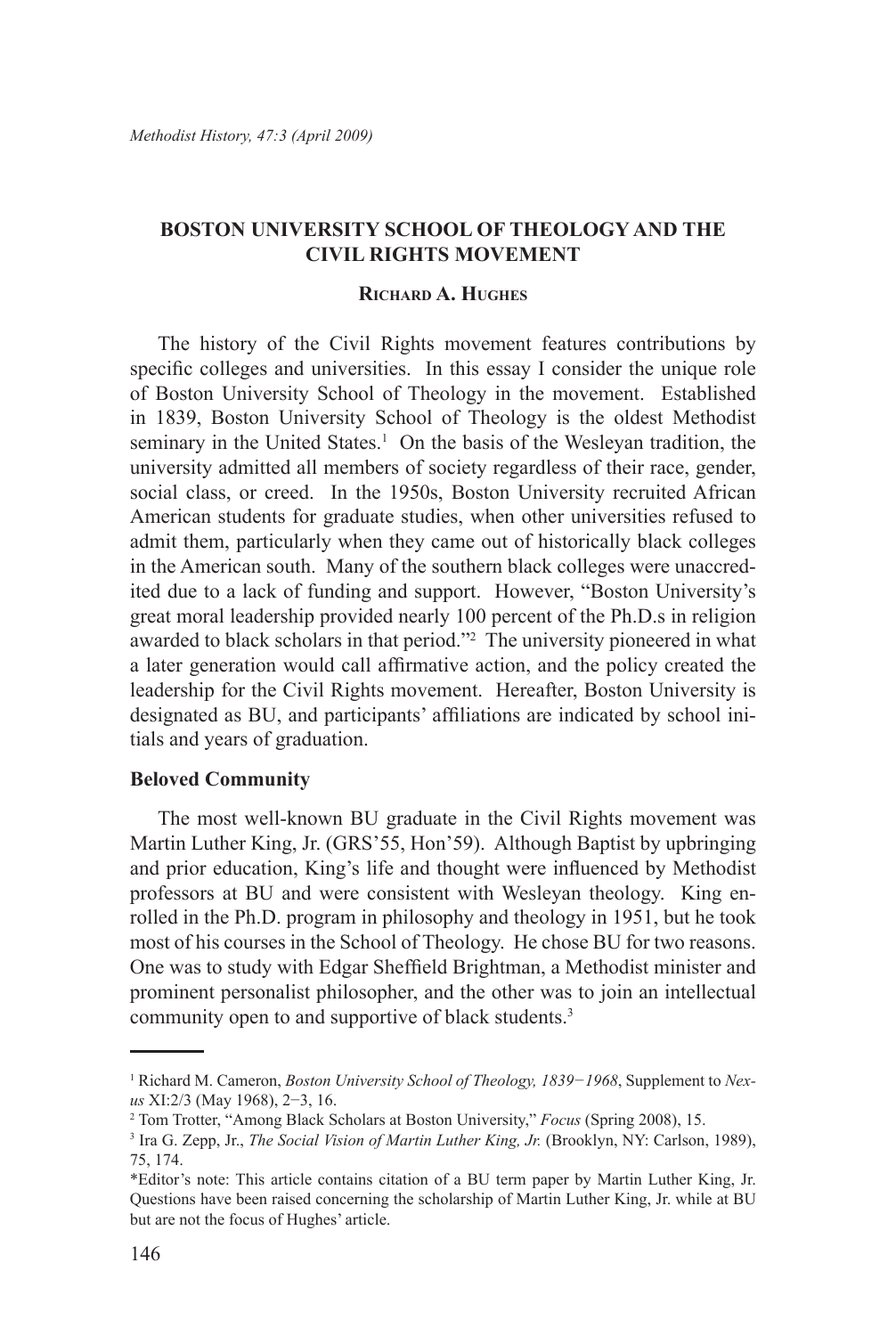In his intellectual autobiography King cited Walter G. Muelder and Allan Knight Chalmers as most influential in the School of Theology. Both had "a passion for social justice that stemmed, not from a superficial optimism, but from a deep faith in the possibilities of human beings when they allowed themselves to become co-workers with God."4

Chalmers came to BU in 1948 from a pastorate at Broadway Tabernacle Methodist Church in New York City. While at BU, Chalmers published an important book dealing with race relations and the justice system. He told the story of the "Scottsboro boys," nine black boys falsely accused of raping two white girls in Alabama on March 25, 1931, and sentenced to die in the electric chair.<sup>5</sup> In December, 1935, he was appointed the chairman of the Scottsboro Defense Committee, and he helped to secure the acquittals of the boys over a span of more than 19 years.

"For years he took trips almost every weekend to the South or to New York City, to help with the strategy of the struggle for racial equality or for the defense of some person or cause needing help before a court."6 From these trips Chalmers would tell stories in the classroom, and one alumnus recalls that he took every course he could that Chalmers taught, because he exerted such an extraordinary and powerful influence in the school.<sup>7</sup>

Muelder was Dean and Professor of Christian Social Ethics from 1945 until his retirement in 1972. Although King took no courses from Muelder, he was decisively influenced by the latter's assessment of Reinhold Niebuhr's critique of perfectionism. In a term paper, entitled "Reinhold Niebuhr's Ethical Dualism," King quoted Muelder's judgment, which I cite in pertinent part:

Niebuhr's treatment of much historical perfectionism . . . hardly does justice to the constructive historical contributions of the perfectionist sects within the Christian fellowship and even within the secular order. There is a kind of Christian assurance which releases creative energy into the world and which in actual fellowship rises above the conflicts of individual or collective egotism.<sup>8</sup>

Since his seminary days, King had wrestled with Niebuhr's claim that the New Testament ideal of *agape* love could not be realized in history due to human sin as egotism or pride. By citing Muelder's evaluation, King understood "the immanence" of *agape* in human nature and history.

While at BU, King took six courses from L. Harold DeWolf, a Methodist minister and Professor of Systematic Theology from 1942 until 1965. DeWolf held the doctrine of the sanctity of human personality, which King

<sup>4</sup> Martin Luther King, Jr., *Stride Toward Freedom* (New York: Ballantine Books, 1958), 80.

<sup>5</sup> Allan Knight Chalmers, *They Shall Be Free* (Garden City, NY: Doubleday, 1951), 18−20.

<sup>6</sup> Cameron, 124.

<sup>7</sup> Tex Sample, email letter to the author, July 9, 2008.

<sup>8</sup> "Reinhold Niebuhr's Ethical Dualism," *The Papers of Martin Luther King, Jr.*, vol. 2, ed. Clayborne Carson (Berkeley: U of California P, 1994), 150−151; Walter G. Muelder, "Reinhold Niebuhr's Conception of Man," *The Personalist* 26 (July 1945), 292.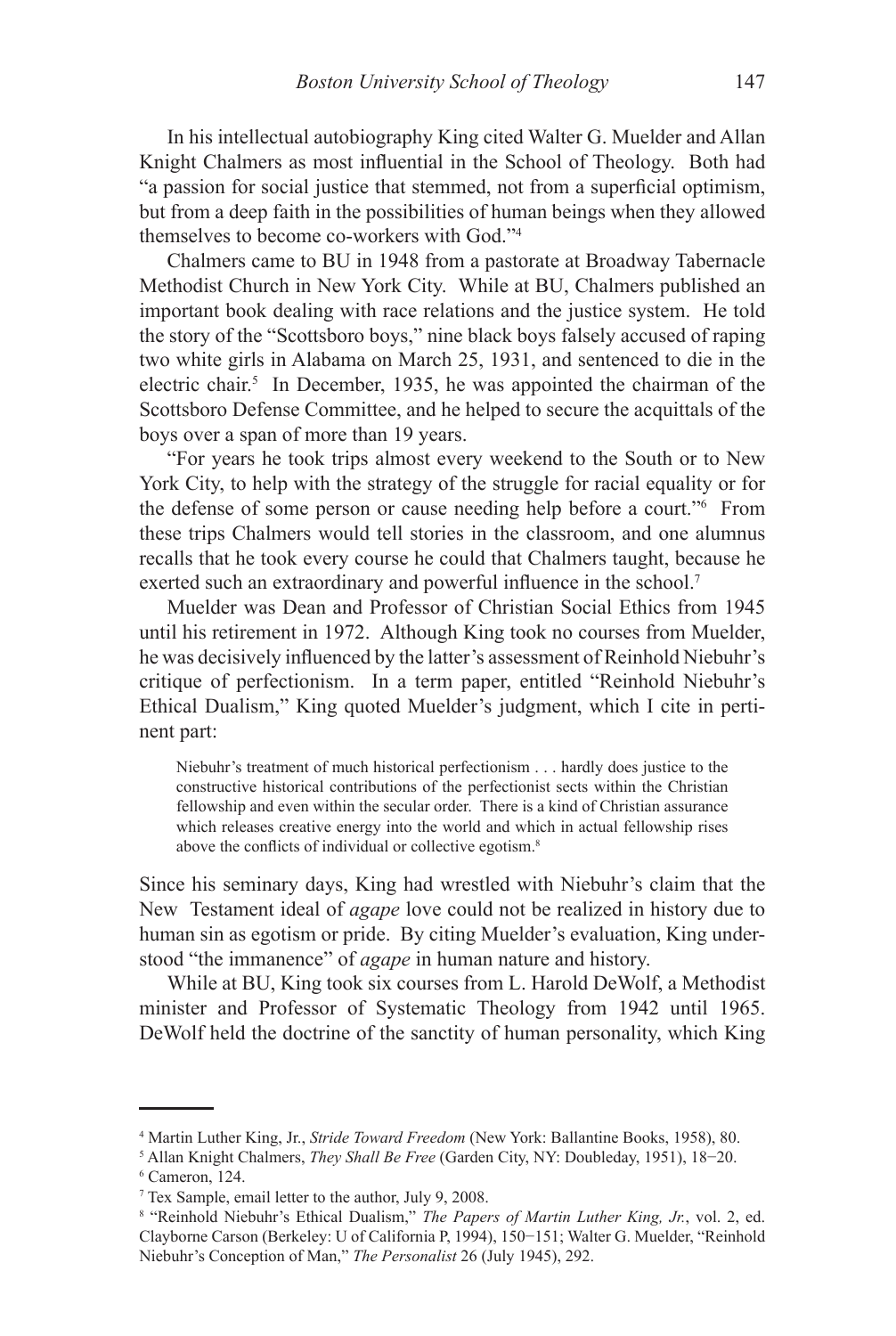appropriated as a defense of the dignity and rights of all people.<sup>9</sup> DeWolf also rejected the doctrine of human depravity, which ascribed goodness exclusively to God and denied the human capacity to do the good. In agreement with DeWolf, King affirmed that the love of God was active in the world, bringing hope to the human struggle against evil.<sup>10</sup>

King's theological convictions, as shaped by his Methodist mentors, informed his vision of the beloved community. This term was popular at the School of Theology in the 1950s, and it meant to act in such a way so that the Kingdom of God may come upon the earth, both now and in the future, as an ideal, regenerated society.11 King developed the ideal of the beloved community in the Montgomery bus boycott. He had left Boston in 1954 to become the pastor of Dexter Avenue Baptist Church in Montgomery, Alabama. On December 5, 1955, the black community began the boycott against the segregationist policies of the city bus company. The people organized themselves as the Montgomery Improvement Association (MIA) and elected King as their president. In his address on August 11, 1956, entitled "The Birth of a New Age," King explained that the boycott was a means to an end, and the end was the creation of the beloved community, a society of reconciliation, redemption, and brotherhood.12

During the boycott, King read *Jesus and the Disinherited* by Howard Thurman (Hon'67). Thurman was the Dean of Marsh Chapel at BU from 1953 until 1965, and he was the first African-American to hold a deanship in a predominantly white American university. The following statement in Thurman's book decisively influenced King: "The religion of Jesus says to the disinherited: 'Love your enemy. Take the initiative in seeking ways by which you can have the experience of a common sharing of mutual worth and value. It may be hazardous, but you must do it.'"13 The themes of forgiveness, reconciliation, and brotherhood in Thurman's book came out of the black church tradition and fundamentally shaped King's conception of the beloved community.14

On October 3, 1956, King received a letter from Douglas E. Moore (STH'53), who was the pastor of Asbury Temple Methodist Church in Durham, North Carolina. Moore said that he had also desegregated buses in North Carolina and Virginia and explained that "I have consistently refused to move to the back of buses because I was a Christian and I have never used law as a threat against drivers but relied completely upon the force of

<sup>9</sup> John J. Ansbro**,** *Martin Luther King, Jr.: The Making of a Mind* (Maryknoll, NY: Orbis, 1984), 19.

<sup>10 &</sup>quot;L. Harold DeWolf, "Martin Luther King, Jr. as Theologian," *The Journal of the Interdenominational Center* 4 (Spring 1977), 3.

<sup>11</sup> John Cartwright, "Foundations of the Beloved Community," *Debate & Understanding* 1:3 (Fall 1977), 172.

<sup>12 &</sup>quot;The Birth of a New Age," *The Papers of Martin Luther King, Jr.*, vol. 3, 344.

<sup>13</sup> Howard Thurman, *Jesus and the Disinherited* (Nashville: Abingdon Press, 1949), 100.

<sup>14</sup> Walter E. Fluker, *They Looked For a City* (Lanham, MD: UP of America, 1989), 110, 112.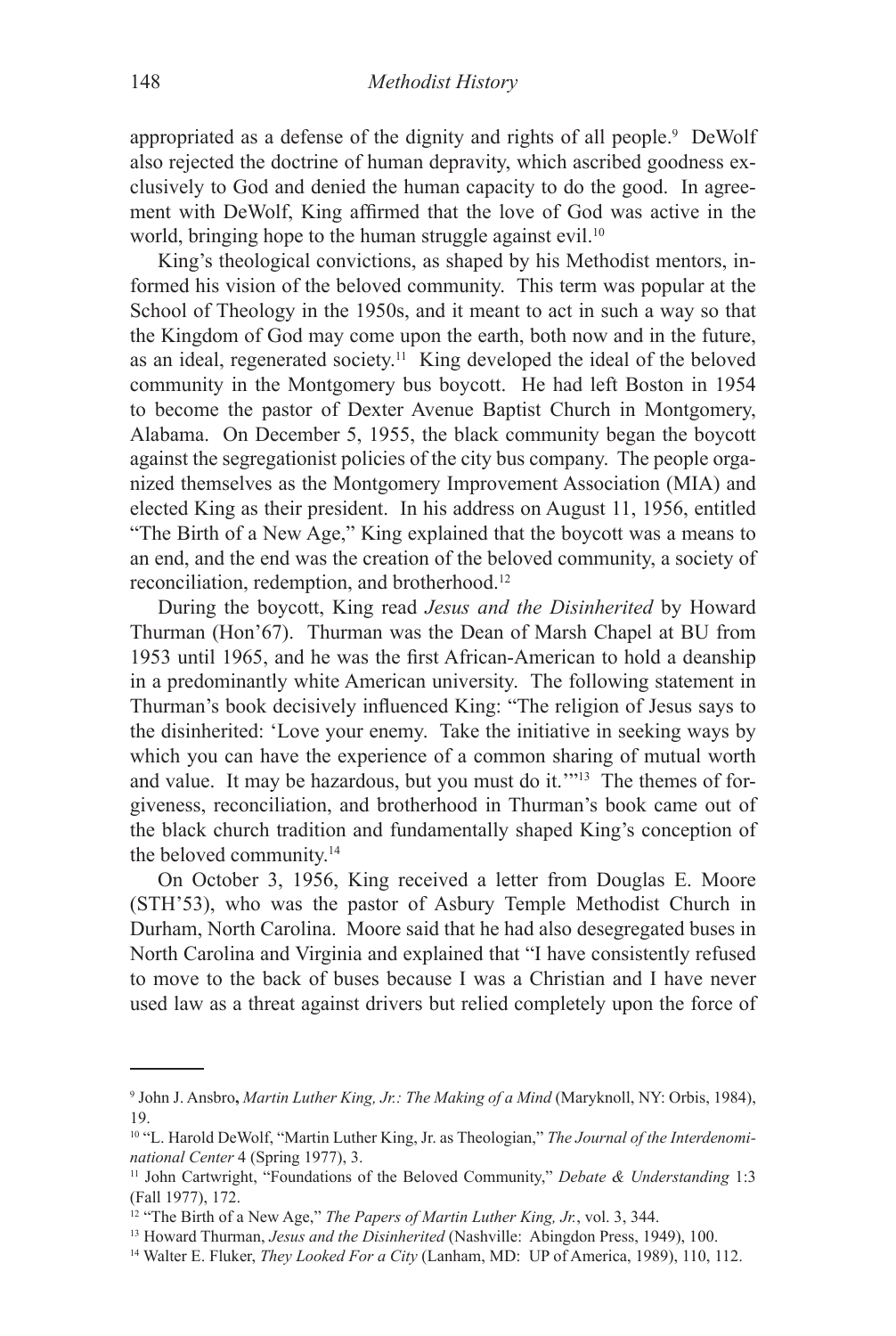love and Christian witness."15 Moore went on to propose a "regional group which uses the power of nonviolence," and such "a group would help give us direction on national movements." He had "maintained for years that onehundred well disciplined persons could break the backbone of segregated travel in North Carolina in less than a year."16

The Montgomery bus boycott ended on December 20, 1956, when the city received the federal order from the Supreme Court to desegregate the bus system in *Gayle v. Browder*, 352 U.S. 903 (1956). As a result of Douglas Moore's letter, King organized the Southern Christian Leadership Conference (SCLC) in Montgomery on January 10−11, 1957. The purpose of SCLC was to implement the beloved community by direct, nonviolence action.<sup>17</sup>

#### **The Student Sit-in Movement**

One of the most important tactics in the Civil Rights movement was the sit-in, and the principal leaders were Methodist ministers and BU graduates. On June 23, 1957 Douglas Moore led a group of three black women and three black men into the Royal Ice Cream Parlor in Durham, where they ordered ice cream and milk shakes. They were all arrested and convicted of trespassing.18 Moore asked Floyd B. McKissick, a Durham attorney, to help him file a lawsuit against Royal Ice Cream, thereby beginning a six-year struggle to integrate the parlor.

At the same time, Moore and McKissick began planning a nationwide sit-in movement that would begin in Durham. To their surprise, however, on February 1, 1960, four black students from North Carolina A&T College entered Woolworth's Department Store in downtown Greensboro and, after purchasing a few items, sat at the lunch counter and ordered coffee. Their sit-in was spontaneous and organized the previous evening. McKissick believed that their sit-in was premature, but students in Durham wanted to do the same thing.<sup>19</sup>

Both Moore and McKissick realized that the sit-in revolution had already begun, and so on February 8, 1960, they led 54 college students in a sit-in at Woolworth's lunch counter in Durham, and the manager closed the counter. The students then went to Kress and Walgreen's lunch counters, and managers in both stores also closed the counters. On the next day students in Charlotte conducted a sit-in, followed by those in other North Carolina cities as well.

During the Durham sit-ins, Moore invited Martin Luther King to come and participate in the new movement. King arrived on February 16, 1960, and with Moore visited the downtown lunch counters which had been closed

<sup>15 &</sup>quot;From Douglas E. Moore," *The Papers of Martin Luther King, Jr.*, vol. 3, 394.

<sup>&</sup>lt;sup>16</sup> "From Douglas E. Moore," 395.

<sup>17</sup> Francis L. Broderick and August Meier, eds., *Negro Protest Thought in the Twentieth Century* (Indianapolis: Bobbs-Merrill, 1965), 272.

<sup>18</sup> Osha Gray Davidson, *The Best of Enemies* (Chapel Hill: U of North Carolina P, 2007), 88. <sup>19</sup> Davidson, 99.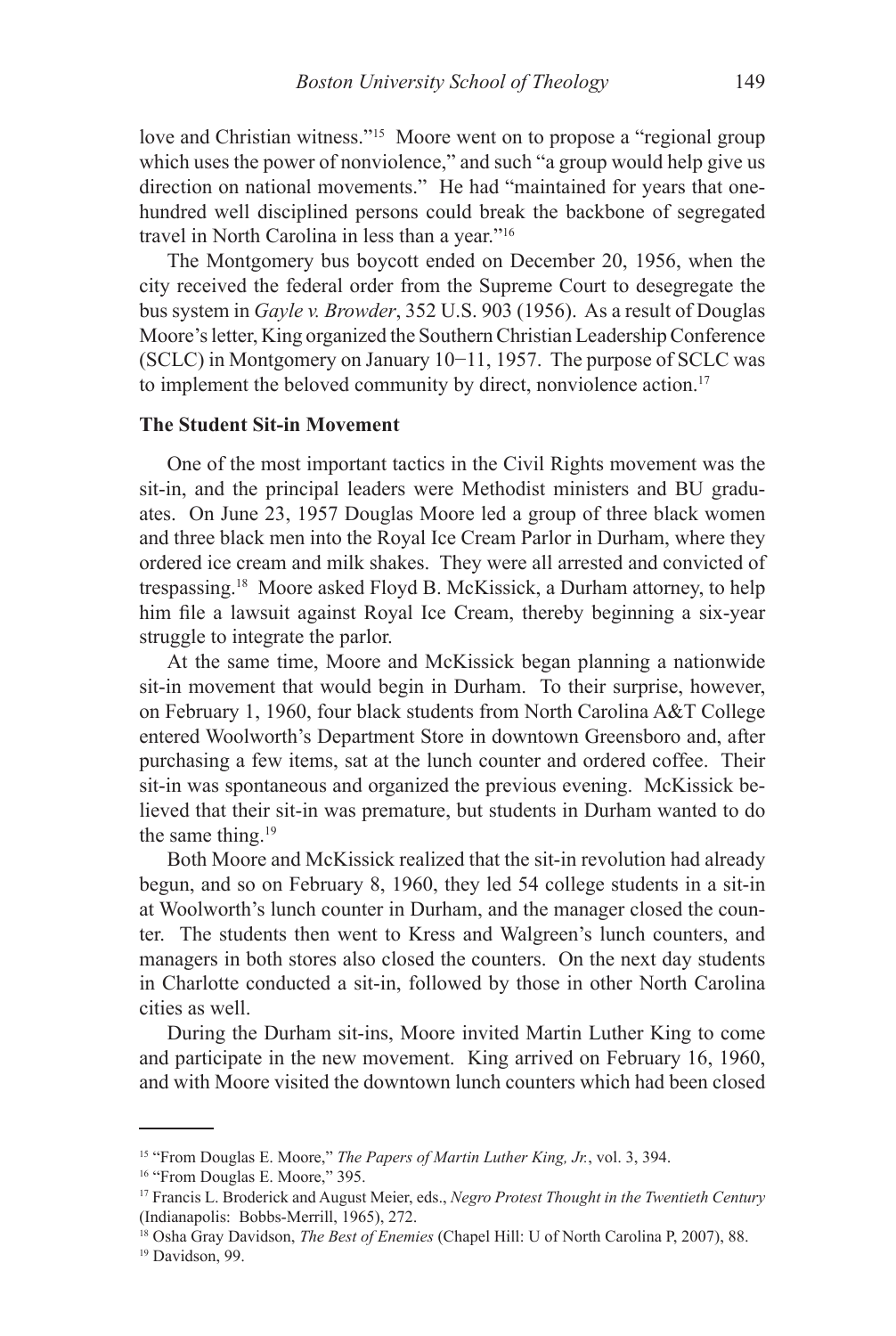in the previous week. In the evening he spoke at White Rock Baptist Church, declaring that the students had made the sit-in "a creative protest that is destined to be one of the glowing epics of our time."20 He emphasized the need to go to jail and to suffer in a righteous cause in order to arouse the sleepy conscience of the nation. King legitimated the sit-in movement and concluded with a mandate: "Go out with the attitude that God is with us and we have cosmic companionship."21

The most influential leader in the sit-in movement was James M. Lawson, Jr. (STH'60). He was a third generation Methodist minister and a pacifist, who spent more than a year in two federal prisons for violating the Selective Service Act, during the Korean War, and three years as a missionary in India where he immersed himself in the philosophy of nonviolence developed by Mohandas K. Gandhi. Lawson returned home from India in 1956 and in the following year, at the invitation of Martin Luther King, joined the Civil Rights movement. As the southern field secretary of the Fellowship of Reconciliation (FOR), Lawson settled in Nashville, Tennessee and enrolled in Vanderbilt Divinity School as only the second African American student in the history of the school. In the spring of 1958, Lawson toured southern black colleges promoting Gandhian nonviolent action and thereby paving the way for the sit-in movement.<sup>22</sup>

In early September, 1958, Lawson began a series of Tuesday night workshops on nonviolence at Clark Memorial Methodist Church in Nashville, and local college students attended. He taught the power of love, as opposed to anger and hatred, and he illustrated with the story of Jesus, refusing to retaliate against a hostile crowd that threatened to throw him off a cliff (Luke 4:29–30). He used "the example of John Wesley, attacked by mobs who wanted to rough him up, who deliberately faced down the leader of his opponents and converted him so that the mob's rage was stilled, and the leader said, No harm will come to this man."23 One student participant has recalled that Lawson emphasized the beloved community as the Kingdom of God on earth whose "movement is as inexorable, as irresistible, as the flow of the river toward the sea."24

Lawson instructed the students on how to respond to cruelty. When assaulted, they were to resist anger and hatred, and affirm themselves as children of God. Instead of retaliating physically, they were to fall down, roll up to protect their internal organs, and take the blows.25 Their refusal to retaliate would disorient the assailants, provoke their moral insights, and cause them to cease their attacks. These training sessions lasted for more than a year, and the students conducted a test sit-in at Harvey's Department Store on

<sup>20</sup> Clayborne Carson, ed., "A Creative Protest," *The Papers of Martin Luther King, Jr.* vol. 5 (Berkeley: U of California P, 2005), 368.

<sup>&</sup>lt;sup>21</sup> "A Creative Protest," 370.

<sup>22</sup> Edwin King, email letter to the author, July 7, 2008.

<sup>23</sup> David Halberstam, *The Children* (New York: Random House, 1998), 78.

<sup>24</sup> John Lewis, *Walking with the Wind* (New York: Simon & Schuster, 1998), 87.

<sup>&</sup>lt;sup>25</sup> Lewis, 93.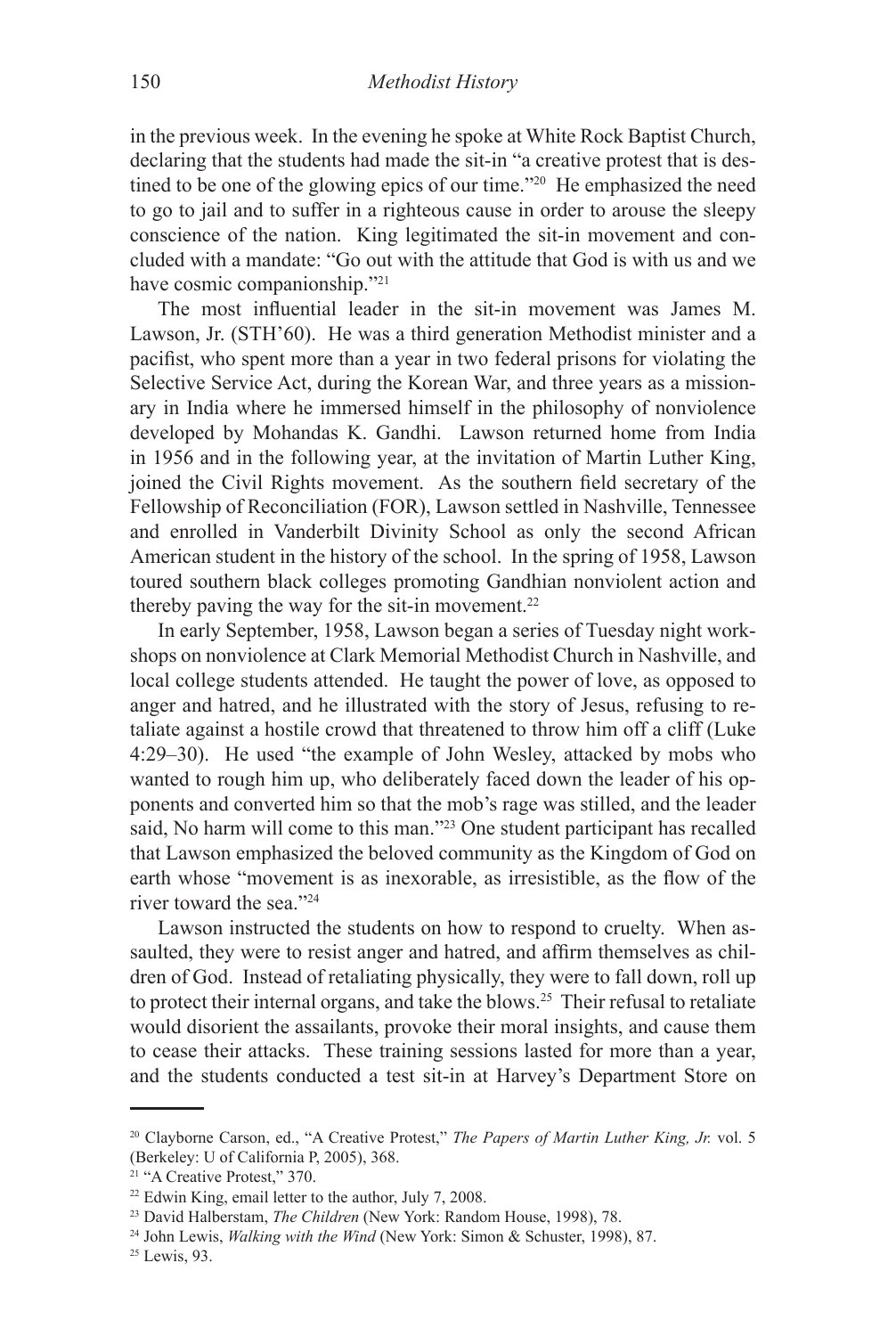November 28, 1959, followed by another one at Cain-Sloan on December 5.

On February 3, 1960, Douglas Moore spoke with Lawson by telephone and urged him to speed up his plans to desegregate Woolworth, in light of the Greensboro sit-in two days earlier. On Friday evening, February 12, Lawson presided over the first mass meeting of the sit-in movement at First Baptist Church, and he gave instructions to the 575 student volunteers. On the next day the students entered Woolworth's lunch counter, as well as those at other stores, ordered food and beverages, and were denied service. On the following two Saturdays, the students resumed their sit-ins at downtown stores, but on the  $27<sup>th</sup>$  at Woolworth they were attacked by enraged whites, beating and spitting on them, and putting out cigarettes on their backs.<sup>26</sup> A local judge ordered criminal charges for the students' disorderly conduct, and the police arrested 81. The press identified Lawson as the instigator.

On March 3, Vanderbilt University Chancellor Harvie Branscomb expelled Lawson from the Divinity School for eating in the campus dining room, playing intramural football, participating in school activities, and for breaking a rule banning disorderly assemblies—a rule designed to control panty raids.27 The next day Lawson was arrested at First Baptist Church for violating state trade and commerce laws, which justified closing the lunch counters.28 Seventy-five students were also arrested with him.

Even though Lawson had widespread support locally and nationally, and the city dropped its charges two months later, he transferred to BU and finished his ministerial degree in the summer term. In light of the Lawson crisis BU established a Civil Rights Scholarship Fund for any student, black or white, expelled from college for participating in nonviolent protests against racial discrimination. Harold DeWolf informed Martin Luther King of the fund in his letter of May 10, 1960, and on June 16, King replied, stating that he would pass the information on to other expelled students. King also said that "I am very glad to know that Jim Lawson is at Boston University. It is quite a tribute to Boston University that in spite of all of the other offers that came to Jim from other schools he chose to complete his education there. I can assure you that the great role that BU is playing in this whole struggle is most encouraging and consoling."29

In the spring of 1960, the sit-ins spread across all the southern states except Mississippi, leading Douglas Moore to comment: "If Woolworth and other stores think that this is just another panty raid, they haven't had their sociologists in the field recently."<sup>30</sup> Ella Baker, SCLC executive director, wanted to organize the students into an independent reform movement, and so she set up the founding conference of the Student Nonviolent Coordinating Committee (SNCC) in Raleigh, North Carolina on April 16−18, 1960. James

<sup>26</sup> Paul K. Conkin, *Gone with the Ivy* (Knoxville: U of Tennessee P, 1985), 548.

<sup>27</sup> Conkin, 548, 552.

<sup>28</sup> Conkin, 554.

<sup>29 &</sup>quot;To L. Harold DeWolf," in *The Papers of Martin Luther King, Jr.*, vol. 5, 473.

<sup>30 &</sup>quot;New Trespass Laws Strongly Protested," *The Journal and Guide* March 5, 1960, 2.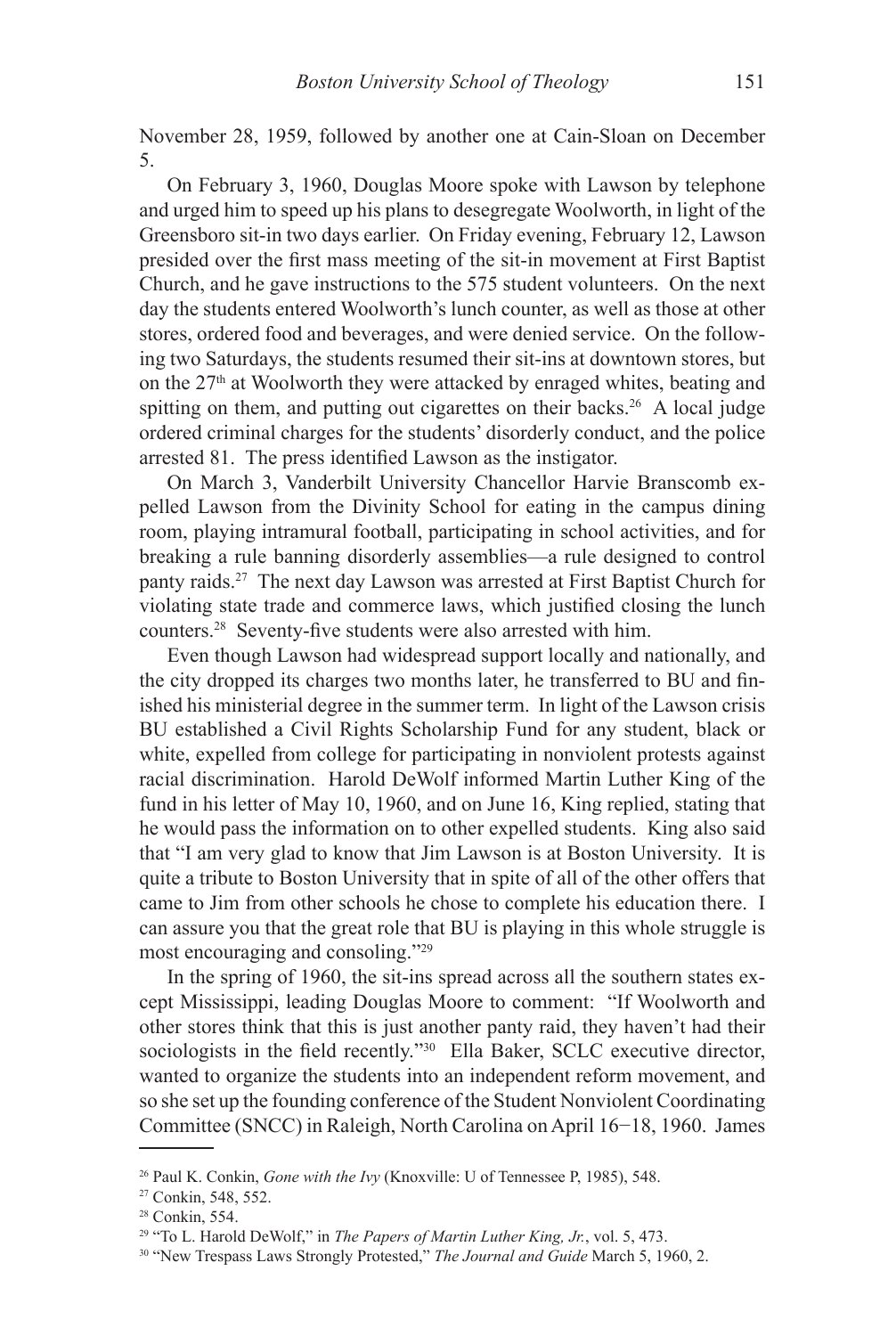Lawson delivered the keynote address, and he portrayed the sit-in movement as a witness against the "intimidation and violence of racial injustice," and as a means to establish the beloved community.<sup>31</sup> He also criticized the National Association for the Advancement of Colored People (NAACP) for concentrating on fund raising and lawsuits and not achieving fundamental social change. Inspired by Lawson's address, the students adopted his philosophy of love and nonviolence in their charter. At the second SNCC conference on October 14, 1960, Lawson spoke on the theme "jail, no bail," and he argued that the movement should not allow students to be released from jail. He viewed the sit-in movement as a nonviolent revolution against segregation, paternalism, and industrialism, which are dependent upon cheap labor and racial discrimination.<sup>32</sup>

On December 5, 1960, the Supreme Court struck down racial segregation in bus terminals and restaurants in *Boynton v. Virginia*, 364 U.S. 454 (1960), and in the following spring the Freedom Rides began as a test of the ruling. On May 4, 1961, the Freedom Riders, most of whom were Lawson's Nashville students, boarded two buses in Washington, D.C., and headed for New Orleans, Louisiana. At a rest stop in Rock Hill, South Carolina, they were beaten by enraged whites in the bus terminal. In Anniston, Alabama a white mob stopped one bus, firebombed it, and beat up fleeing riders. The other bus arrived in Birmingham, where police allowed whites carrying baseball bats and chains to beat the riders.

Lawson and his students, led by Diane Nash, organized another Freedom Ride, and on May 24, 1961, a double-decker Trailways bus with a police escort departed Montgomery bound for Jackson, Mississippi. On board Lawson conducted a workshop on nonviolence, and he said: "If we get knocked down too often, let's kneel together where we are."33 After arriving in Jackson, the Freedom Riders were arrested, as a second bus was en route to the Mississippi capital where they were arrested as well. Meanwhile, Freedom Riders continued to travel to Jackson, so that the city and county jails were becoming filled. Lawson's group refused bail and stayed in jail.

On orders of Governor Ross Barnett, 45 Freedom Riders were transferred to Parchman Farm, a 21,000 acre slave plantation and state penitentiary, and placed in the maximum security wing. They were ordered to strip naked and were hit with electric cattle prods and wrist breakers before being given T-shirts and shorts and placed in solitary confinement. Lawson counseled the students on how to survive in prison by relying on their own inner spiritual resources. His BU friend and fellow Methodist minister Edwin King (STH'61,'63) was the first white clergyman to visit the imprisoned riders. King smuggled in "gift books by Gandhi concealed within Billy Graham jacket covers."34 Under Lawson's inspiration, the imprisoned students main-

<sup>&</sup>lt;sup>31</sup> Broderick and Meier, 275.

<sup>32</sup> Clayborne Carson, *In Struggle* (Cambridge: Harvard UP, 1981), 28.

<sup>33</sup> John Dittmer, *Local People* (Urbana: U of Illinois P, 1994), 90.

<sup>34</sup> Taylor Branch, *Pillar of Fire* (New York: Simon & Schuster, 1999), 122.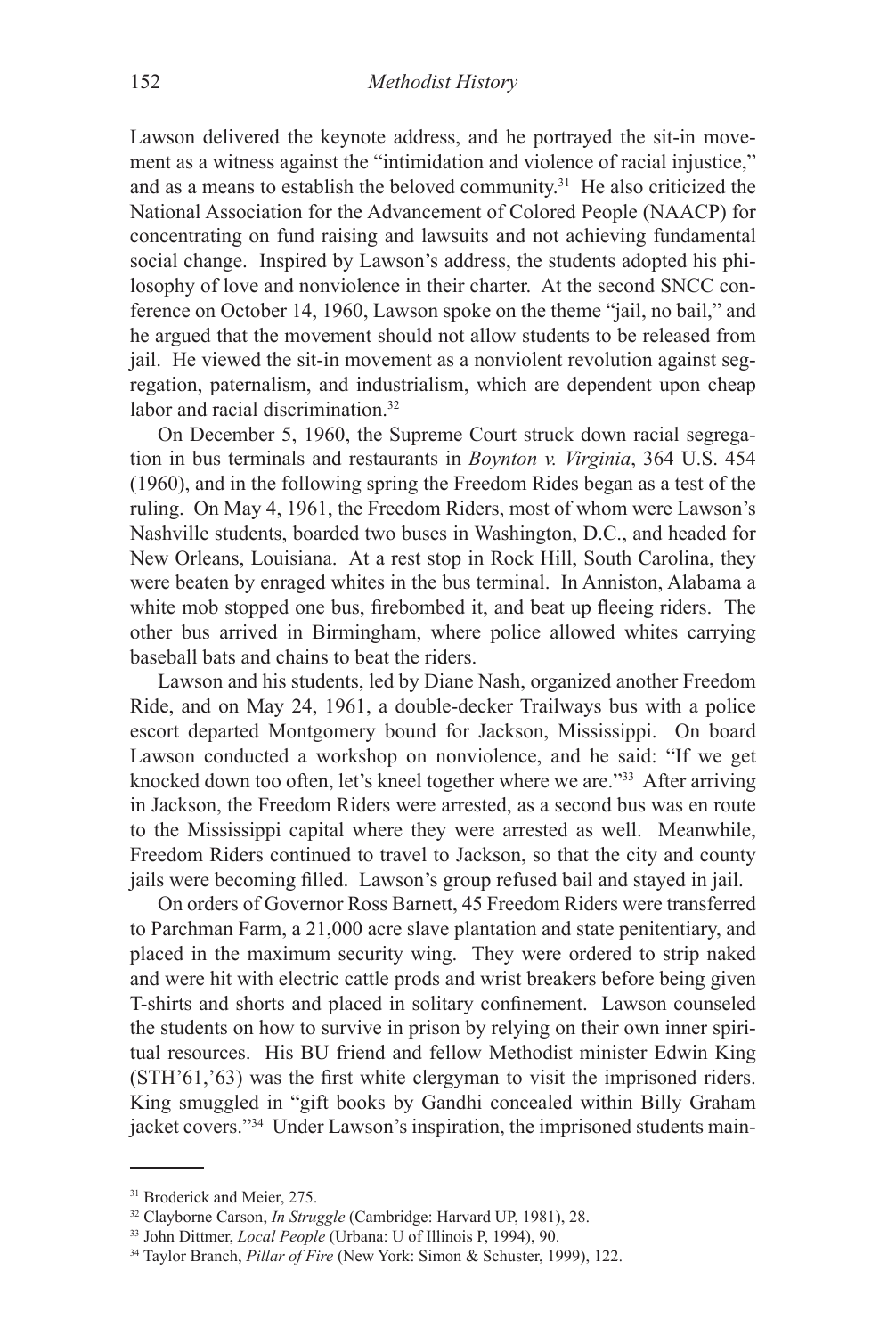tained the nonviolent discipline through prayer and freedom songs, until released on July 7, 1961.

# **The Boston School Desegregation Struggle**

In 1954, the Supreme Court struck down the 1896 constitutional standard "separate but equal," as applied to the public schools, in *Brown v. Board of Education*, 347 U.S. 453 (1954). All of the official agencies of the Methodist Church supported the *Brown* holding on the basis of the Social Creed.35 Although *Brown* established a legal precedent for racial equality, it triggered a white racist backlash in the southern states as evident in the growth of the Ku Klux Klan (KKK), formation of White Citizens' Councils, and in Mississippi the appointment of the Sovereignty Commission, a state-sponsored anti-civil rights spy agency.

Historically, Boston promoted free, inclusive, public education. In 1784, the city established a common school, and in 1789, Massachusetts required every town to support an elementary school. In the same year Boston created a School Committee to maintain the ideal of a common school for all children, regardless of the circumstances of their parents. However, Irish immigration created an Irish Catholic majority, which led to a class struggle with descendants of the Yankee elite and a minority of southern blacks who had settled in Roxbury and become socially and economically isolated.<sup>36</sup> For the Irish, who had mainly attended parochial schools, the School Committee was a means of political dominance, maintained by a patronage system that engaged in discriminatory hiring practices and unequal allocation of resources.37 By 1961 it became clear that Boston had a dual school system.

On June 11, 1963, the NAACP confronted the School Committee and charged that 13 of the city schools were 90% black; most facilities were old, and all were underfunded. The NAACP accused the committee of *de facto* segregation. On June 15, the NAACP presented 14 grievances to the committee, which rejected them and refused to hold a public hearing on the matter. Three days later the NAACP conducted its first boycott of the Boston public schools.

On election day, November 5, 1963, Louise Day Hicks (SED'52, LAW'55), incumbent chairperson of the School Committee, won reelection with 128,000 votes. Hicks interpreted her victory as voter rejection of the NAACP charges. She responded to the NAACP with a commitment to neighborhood schools, as those of whites only, and by a vigorous opposition to "forcible busing." Hicks said that "Boston schools are a scapegoat for those who have failed to solve the housing, economic, and social problems

<sup>35</sup> Walter G. Muelder, *Methodism and Society in the Twentieth Century* (Nashville: Abingdon Press, 1961), 238−239.

<sup>36</sup> George R. Metcalf, *From Little Rock to Boston* (Westport, CT: Greenwood, 1983), 197.

<sup>37</sup> Preston Williams and Robin Lovin, "Rights and Remedies: A Study of Desegregation in Boston," *The Journal of Religious Ethics* 6:2 (1978), 139.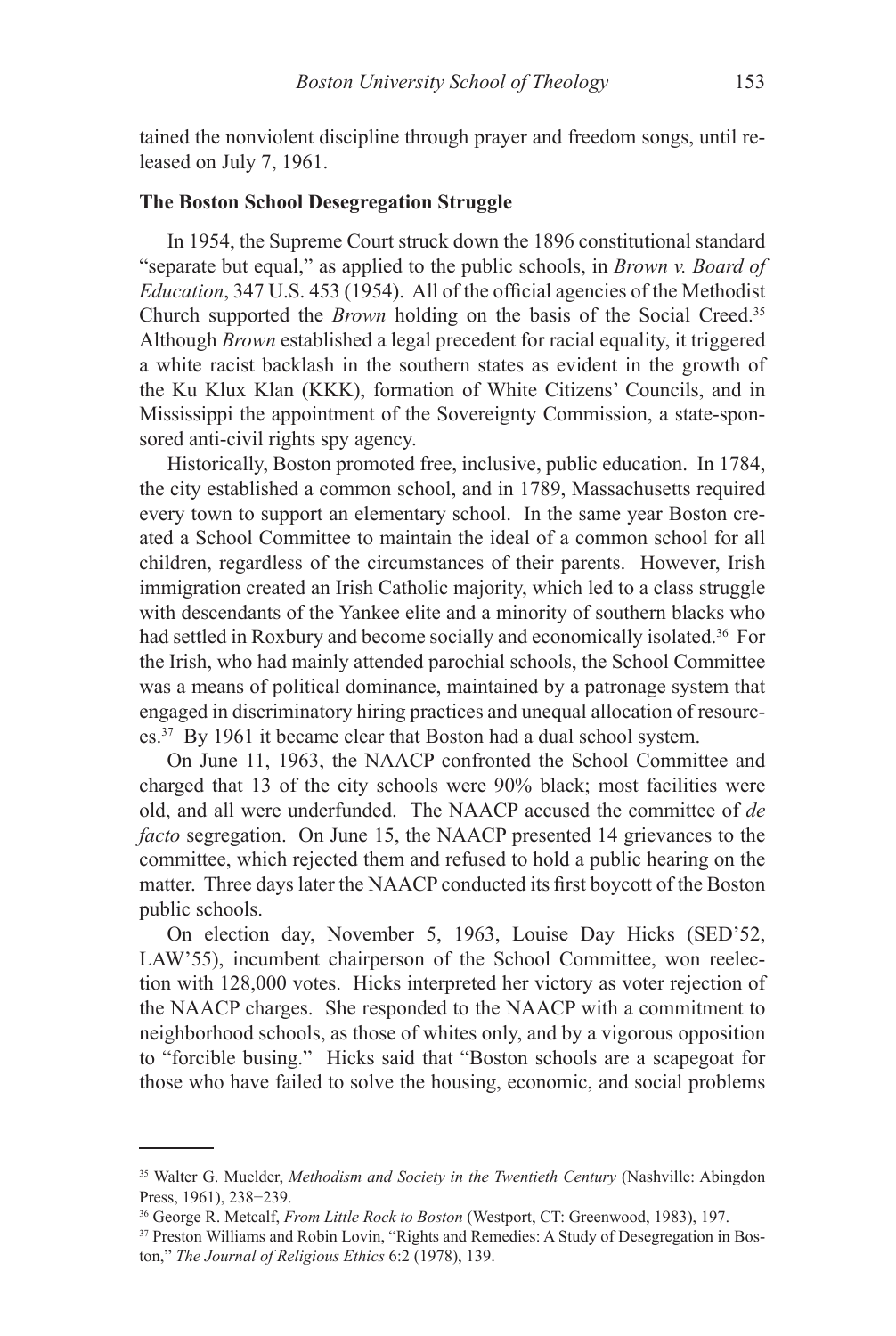of the black citizen<sup>"38</sup>

Three days after the election BU theological students assembled on Beacon Hill to protest the racist policies of the School Committee. As I reported in a letter to my parents, "We picketed for two-and-a-half hours in front of the school committee building to express, or symbolize, white guilt over segregation."39 The march took place in a downpour of three inches of rain, and the press labeled our demonstration a "penitential procession."

In February, 1964, the NAACP planned its second school boycott, and the planning sessions took place at Freedom House in Roxbury. I wrote in another letter that

Last Friday night, I participated in the first planning session for the proposed school stay-out, conducted by the Boston NAACP, which will be scheduled for February 26. Unless the Boston School Committee recognizes the de facto segregation in the public schools and negotiates with the NAACP, the sit-out will occur as scheduled. I will probably teach classes on civil rights and education.<sup>40</sup>

 On February 26, 1964, twenty thousand black and white students boycotted the public schools. This number was 22% of a total school population of 92,844 and 11,740 more than that of the 1963 boycott. About 12,000 attended freedom schools, where they heard lectures on African American contributions to American society.41

While the boycott was successful, the struggle against the School Committee continued. In April, 1965, Gilbert H. Caldwell (STH'58), a Methodist minister and Massachusetts member of SCLC, invited Martin Luther King to come to Boston and help protest the racism of the School Committee.42 King came and on April 22 he addressed the Massachusetts legislature on school imbalances and *de facto* segregation. He also visited schools in Roxbury and Dorchester with clergy and marched to the Boston Common for a rally led by Caldwell. As King spoke on that cold, rainy day, the crowd sang, "Will you follow Louise Day Hicks or Martin Luther King?"43 In response to King's speeches and to civil rights protests the legislature passed the Racial Imbalance Act on August 16, 1965, forbidding nonwhite enrollments of more than 50% and making Massachusetts the only state to outlaw *de facto* segregation in the public schools.

# **Protest Against White Supremacy**

In the major southern campaigns of the Civil Rights movement the critical leadership came from Methodist ministers. The Birmingham campaign aimed to break the city's rigid segregation with a combination of economic

<sup>38</sup> Jerrold Hickey, "Consumed by What Sustained Her," *Bostonia* (Winter 2003−2004), 9.

<sup>39</sup> Richard A. Hughes, "Letters Home: Reflections from Boston University, 1963−1964," *Focus* (Fall 2003), 6.

 $40$  Hughes, 7.

<sup>41</sup> Richard Neff, "Boycott Thins Boston Schools," *The Christian Science Monitor* (February 27, 1964), 1.

<sup>42</sup> Gilbert H. Caldwell, "Drum Major for Justice," *Focus* (Spring 2008), 17.

<sup>43</sup> J. Anthony Lukas, *Common Ground* (New York: Alfred A. Knopf, 1985), 129−130.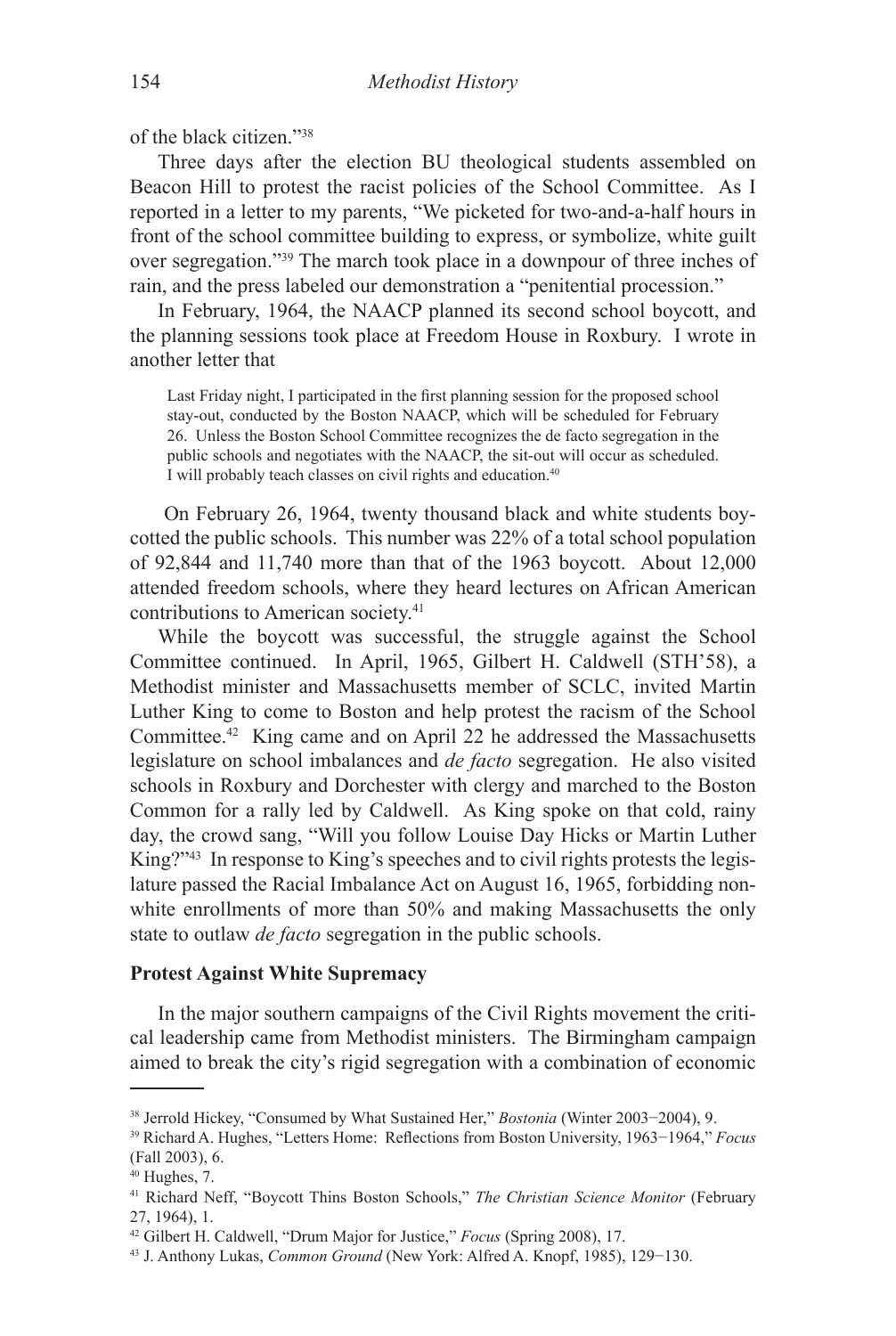boycotts and public demonstrations during the 1963 Easter shopping season. James Lawson conducted nonviolence training sessions for volunteers who could survive ten days in jail. If they could, then they had to sign the Birmingham Pledge, which Lawson had prepared. The pledge comprised vows of discipline, nonviolence, and justice. The campaign achieved a settlement on May 10, 1963, when the city agreed to downtown desegregation, non-discriminatory hiring in the business and industrial sectors, release of all protesters from jail, and a black-white communication network.

Two days later in Jackson, Mississippi Medgar Evers, head of the state NAACP, proposed a bi-racial committee to work for goals like those in Birmingham, but Mayor Allen Thompson angrily rejected Evers' idea. Evers' proposal came out of the Jackson Movement, which was a local grass roots organization that had worked to desegregate public facilities.

The most visible and influential member of the Jackson Movement was Edwin King, a native, white Mississippian. Born and raised in Vicksburg, King learned in the Methodist Youth Fellowship (MYF) to question the morality of segregation and white supremacy.<sup>44</sup> At BU, King was deeply influenced by Allan Chalmers' championing of racial justice and by Howard Thurman's rejection of hatred as death to the mind, spirit, and life with God.45 In March, 1960, Paul Deats, Professor of Christian Social Ethics, asked King to take a leave of absence and go to Alabama, where sit-ins had become violent, and set up interracial meetings.<sup>46</sup> On March 31 and June 7 in Montgomery, King was arrested for his desegregation activities, on the  $7<sup>th</sup>$ for eating with a black Methodist minister at the all-white Jefferson Davis Hotel. King was convicted of trespassing and sentenced to a week of hard labor.

At the urging of James Lawson, King accepted the chaplaincy at Tougaloo College in January, 1963. On May 28, 1963, Tougaloo students conducted a sit-in at Woolworth's lunch counter in Jackson, when a mob of 300 whites beat the protestors brutally for three hours and poured mustard, ketchup, sugar, and salt on them, while 90 policemen stood outside and watched. King was arrested, but Medgar Evers bailed him out of jail so he could attend the Mississippi Annual Conference on May 31. The conference stripped King of his ministerial credentials on orders of the White Citizens' Council by a vote of 89−85. Many conference delegates believed "that Edwin King had been lured astray temporarily by his Northern religious training at Boston University, where he had been captivated by the Negro pacifist James Lawson, mentor of the Nashville student movement."<sup>47</sup> At the recommendation of Lawson the Mississippi Conference of the Central Jurisdiction reinstated King's ministerial orders, making him its only white member.

<sup>44</sup> Edwin King, "Growing Up in Mississippi in a Time of Change," *Mississippi Writers*, vol. 2, ed. Dorothy Abbott (Jackson: UP of Mississippi, 1986), 379.

<sup>45</sup> Charles Marsh, *God's Long Summer* (Princeton: Princeton UP, 1997), 122; Thurman, 88.

<sup>46</sup> Edwin King email.

<sup>47</sup> Branch, *Pillar of Fire,* 121−122.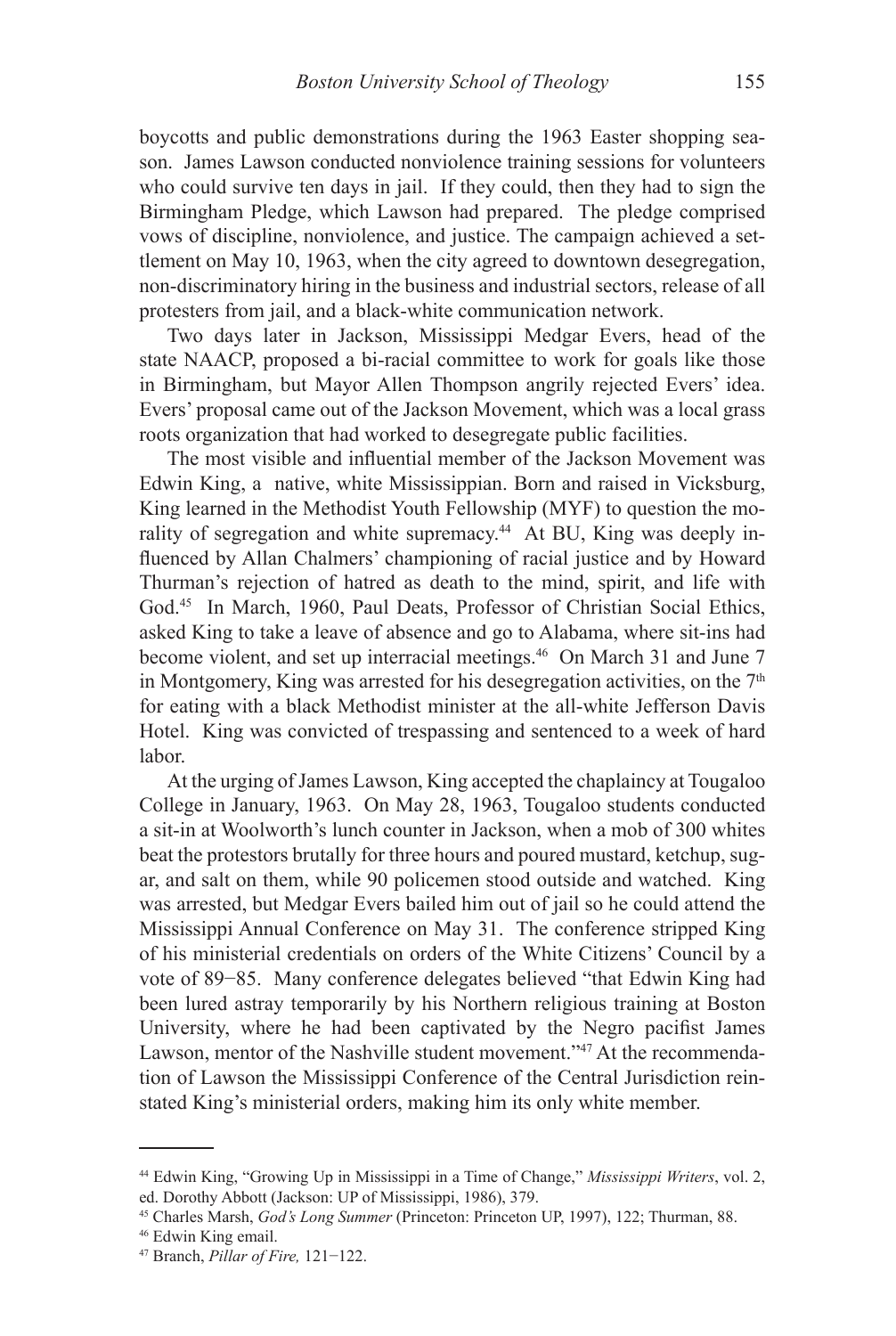Against the policy of the national NAACP the Jackson Movement continued nonviolent demonstrations, and in the spring of 1963 nearly 1,000 protesters, mainly children and college students, were arrested. They were placed in garbage trucks, transported to the "concentration camp-like" fairgrounds, and confined to animal pens.48 Meals were served from large garbage cans. On June 12, Medgar Evers was assassinated, and after his funeral more than 5,000 mourners walked behind the cortege, singing hymns and freedom songs in defiance of the police order of silence. The police, equipped with shotguns, billy clubs, gas masks, dogs, fire trucks, and fire hoses confronted the mourners, who threw rocks and bottles at them. Police responded with beatings and arrests.

The police looked for and found Edwin King on the second floor of a Farish Street building, arresting him and dragging him feet-first down the steps to the street, where they put him in a garbage truck and drove to the fairgrounds with stops and jerks for his further battering. King was placed in the fairgrounds stockade, enclosed by barbed wire and surrounded by dogs.49 He was forced to stand and stretch his arms on the wall for long periods of time with great tension and pain. He was bloodied, dirtied, covered with flies, and thirsty in the sweltering heat of 103 degrees, more afraid of pain than death. Unexpectedly, he was bailed out of the stockade.

The national NAACP wanted King expelled from the Jackson Movement for allegedly causing the riot after the Evers funeral march.<sup>50</sup> Allan Chalmers came to Jackson, and King spoke with him about the need for massive nonviolent action. At the time Chalmers headed the Legal Defense and Educational Fund of the NAACP, and he promised to help. However, the NAACP ended the Jackson demonstrations, preferring order to justice.

In order to resume nonviolent protests King initiated the program of interracial church visits. In Mississippi, the white church was the guardian of the soul of white supremacy. King hoped that the opening of the closed church doors would help open the closed society, and he believed that a Christian must give up white supremacy and live for outsiders and the oppressed.51 Organized church visits began in June, 1963, and the prime target was Galloway Methodist Church, the so-called "Cathedral of Mississippi Methodism." On June 12, 1961, the Galloway official board had resolved that ushers and greeters were to refuse entrance of any person, black or white, who intended to create "a breach of the peace."<sup>52</sup> A second resolution had been passed on January 14, 1963, banning blacks from worshipping at Galloway. These resolutions had been passed on orders of the White Citizens' Council in reaction to the 1961 Freedom Rides. Ushers laughingly called themselves "The Color Guard."

<sup>48</sup> King, "Growing Up in Mississippi in a Time of Change," 380; Anne Moody, *Coming of Age in Mississippi* (New York: Dell, 1968), 281−282.

<sup>49</sup> King, "Growing Up in Mississippi in a Time of Change," 382.

<sup>50</sup> John R. Salter, Jr., *Jackson, Mississippi* (Hicksville, NY: Exposition Press, 1979), 219.

<sup>51</sup> Marsh, 130−131.

<sup>52</sup> W. J. Cunningham, *Agony at Galloway* (Jackson: UP of Mississippi, 1980), 3.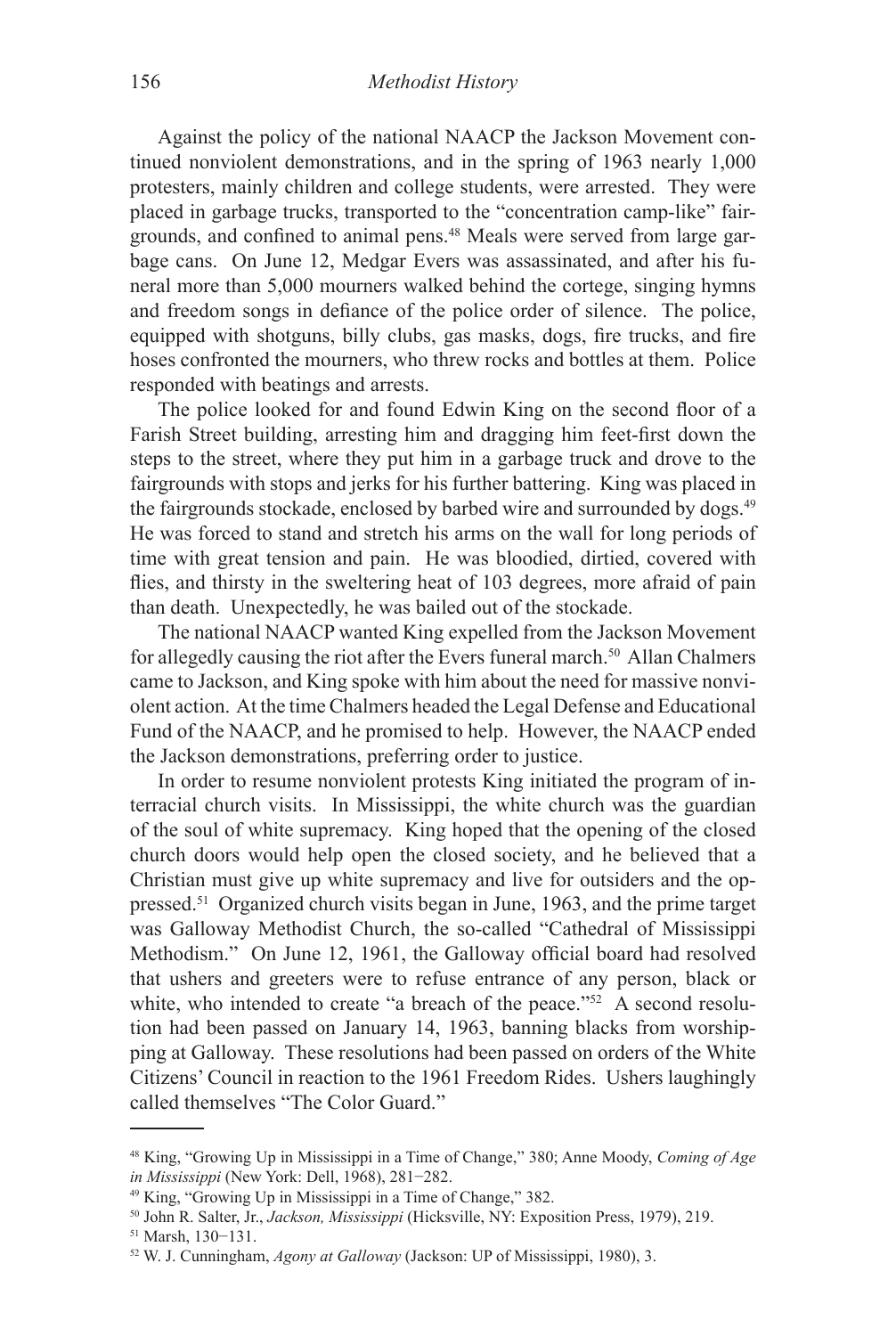On June 10, two days before his assassination, Medgar Evers brought four black students to worship at Galloway, and they were all rejected. When W. B. Selah, the Galloway pastor of 19 years learned of their rejection, he promptly resigned on the grounds that all were brothers and sisters in Christ. W. J. Cunningham was appointed pastor in late summer, 1963, and on the Saturday before he was to preach his first sermon Edwin King called to say he was bringing blacks to worship either in the morning or on the following Sunday.<sup>53</sup>

Police arrests began on October 6, 1963, when three black Tougaloo college students tried to worship at Capital Street Methodist Church. The students were charged with disturbing worship and refusing to leave private property. They were convicted and sentenced to one year in prison and fined \$1000, but the Women's Division of the Methodist Board of Missions, which supported the student sit-in movement, posted bond. Church visits and arrests continued, so that by the following spring 40 had been arrested and ushers had prepared statements on segregation as God's design.

The climactic visit occurred on Easter Sunday, March 29, 1964, when James K. Mathews (STH'38), the white Methodist bishop of Boston, and Charles Golden, black bishop of the Central Jurisdiction and Mississippi native, came to Galloway to worship and were turned away. Although the pastor was willing to relax the closed door policy, Nat Rogers, the chairman of the board and chief usher of the morning, defended the all-white form of worship and escorted the bishops off the property. The bishops were not arrested, but they left a statement explaining that "New Testament faith assures us that this God-given privilege [of worship] is open to *all* people, without regard to their race or color."54

By June, 1964, Edwin King's church visit program had stalled. Black churches were being burned at a rate of at least one church a week, as a means of white Mississippians to purge the powers of "atheistic communism" that drove the Civil Rights movement.<sup>55</sup> One of the first to burn was Mt. Zion Methodist Church in Neshoba County, which had answered the request of Bishop Golden that all black churches be open to the movement. Mt. Zion served as a freedom school and black voter registration center. Edwin King channeled his anger over the church fires into the voter registration drive of Freedom Summer 1964, by training volunteers at the Oxford, Ohio training center and preparing them for the possibility of death in Mississippi.

Shortly after the bishops visit to Galloway, Harold DeWolf offered BU's Mugar Memorial Library for Martin Luther King's papers, and King accepted the offer. DeWolf also volunteered to help in the campaigns. Since the St. Augustine, Florida campaign was in progress, and King had been jailed there, he called DeWolf on June 21, 1964, and asked for volunteers.

<sup>53</sup> Cunningham, 53.

<sup>54</sup> Cunningham, 58.

<sup>55</sup> Edwin King, "Christianity in Mississippi," *To Redeem A Nation*, eds. Thomas R. West and James W. Mooney (St. James, NY: Brandywine Press, 1993), 143.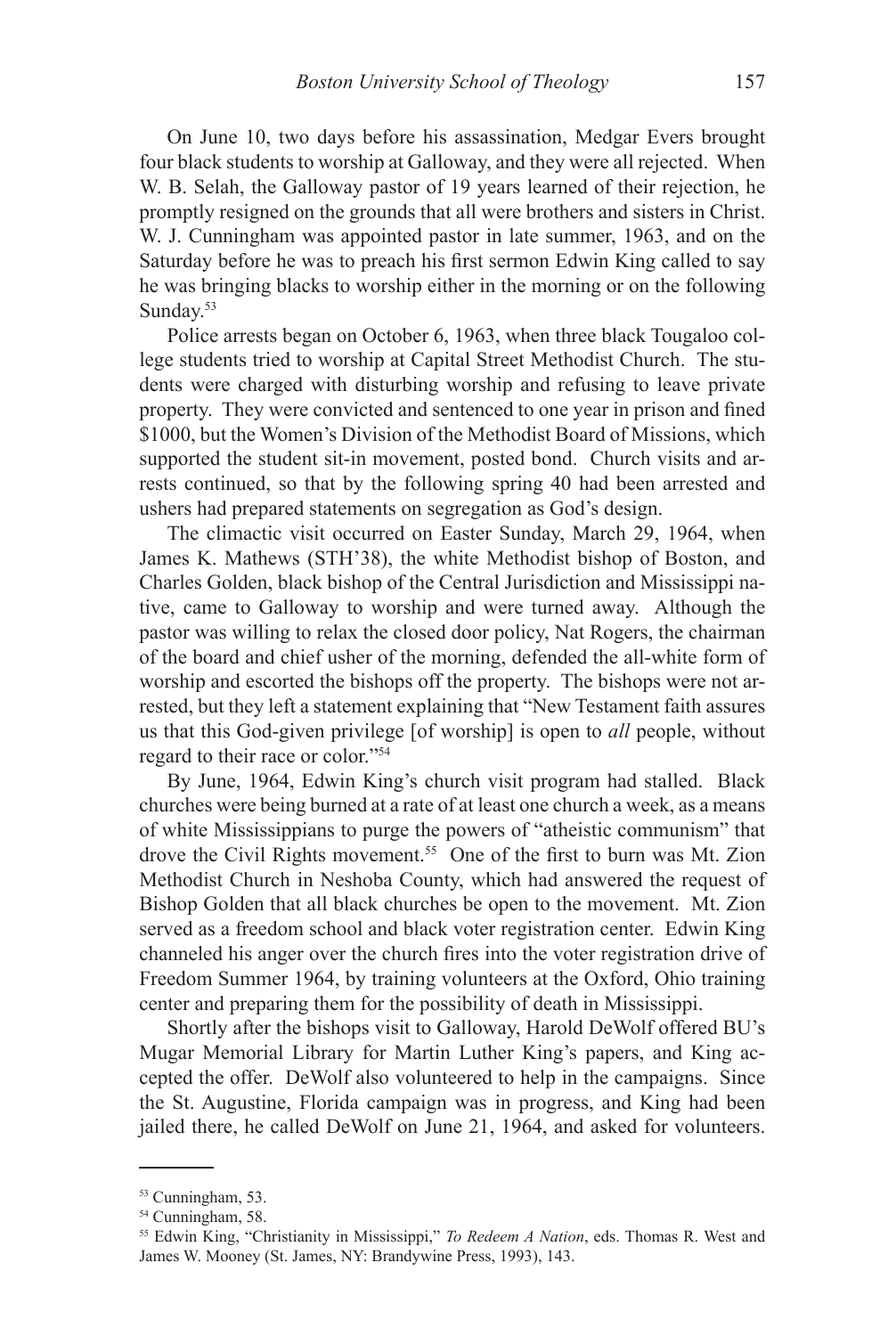DeWolf organized a carload of four BU professors to drive a 1,000 miles to St. Augustine. Their endeavor has been reported in the narrative history of the movement but with one error. Neil Richardson is identified as a church historian, posing as an archaeologist.<sup>56</sup> In reality, H. Neil Richardson was an archaeologist and Professor of Old Testament. The others were Paul Deats and Albert Beisel, Professor of Constitutional Law.

SCLC sought an agreement in St. Augustine like that in Birmingham. DeWolf and his BU colleagues attempted to mediate between white business leaders and civil rights workers and establish a bi-racial committee to resolve black grievances. On one evening a white crowd, frenzied by a KKK rally at the old Slave Market, attacked marchers, who were mostly teen-agers. "Harold DeWolf, too frightened to move or speak, saw in front of him what became an indelible slow-motion memory of a Negro girl slugged to the ground, a foot drawn back, and a boy draping himself over her head in time to absorb the kick."57 Martin Luther King complained that the KKK was making a "last-ditch stand against the nonviolent movement" with savage violence.58 He wanted a bi-racial committee, but negotiations for it by the BU professors collapsed.

On July 2, 1964, President Lyndon B. Johnson signed into law the Civil Rights Act, which outlawed segregation in schools, public accommodations, federal assistance, and employment. However, the Civil Rights Act did not provide the right to vote, and consequently in mid-December, 1964, SCLC chose Selma, Alabama as the site to achieve that right. SNCC had been conducting voter registration drives in Selma since 1962, and violent resistance had come from Sheriff Jim Clark's "citizens' posse," white racists whom he had deputized and armed with clubs.<sup>59</sup> The Selma campaign began on January 2, 1965, and culminated in a crisis on February 26, when Jimmy Lee Jackson died as a result of being shot by a state trooper. Martin Luther King announced that a march from Selma to Montgomery would take place on Sunday, March 7 to memorialize Jackson and to present grievances to Governor George Wallace.

Marchers departed from Brown Chapel on that Sunday afternoon and walked toward the Edmund Pettus Bridge, where they were confronted, attacked, and brutally beaten by state troopers, both mounted and on foot, as well as Clark's "posse," carrying clubs, bull whips, and hoses laced with barbed wire, while troopers shot toxic tear gas. King was absent from the march that day, thereafter known as "Bloody Sunday," but in the evening he sent telegrams to religious leaders across the country, asking them to come to Selma and march with him to Montgomery on Tuesday, March 9. That march, consisting of 2,000 with 200 religious leaders, was aborted at the

<sup>56</sup> Branch, 376.

<sup>57</sup> Branch, 378.

<sup>58</sup> Clayborne Carson, ed. *The Autobiography of Martin Luther King, Jr.* (New York: Warner Books, 2001), 240.

<sup>59</sup> Lewis, 234.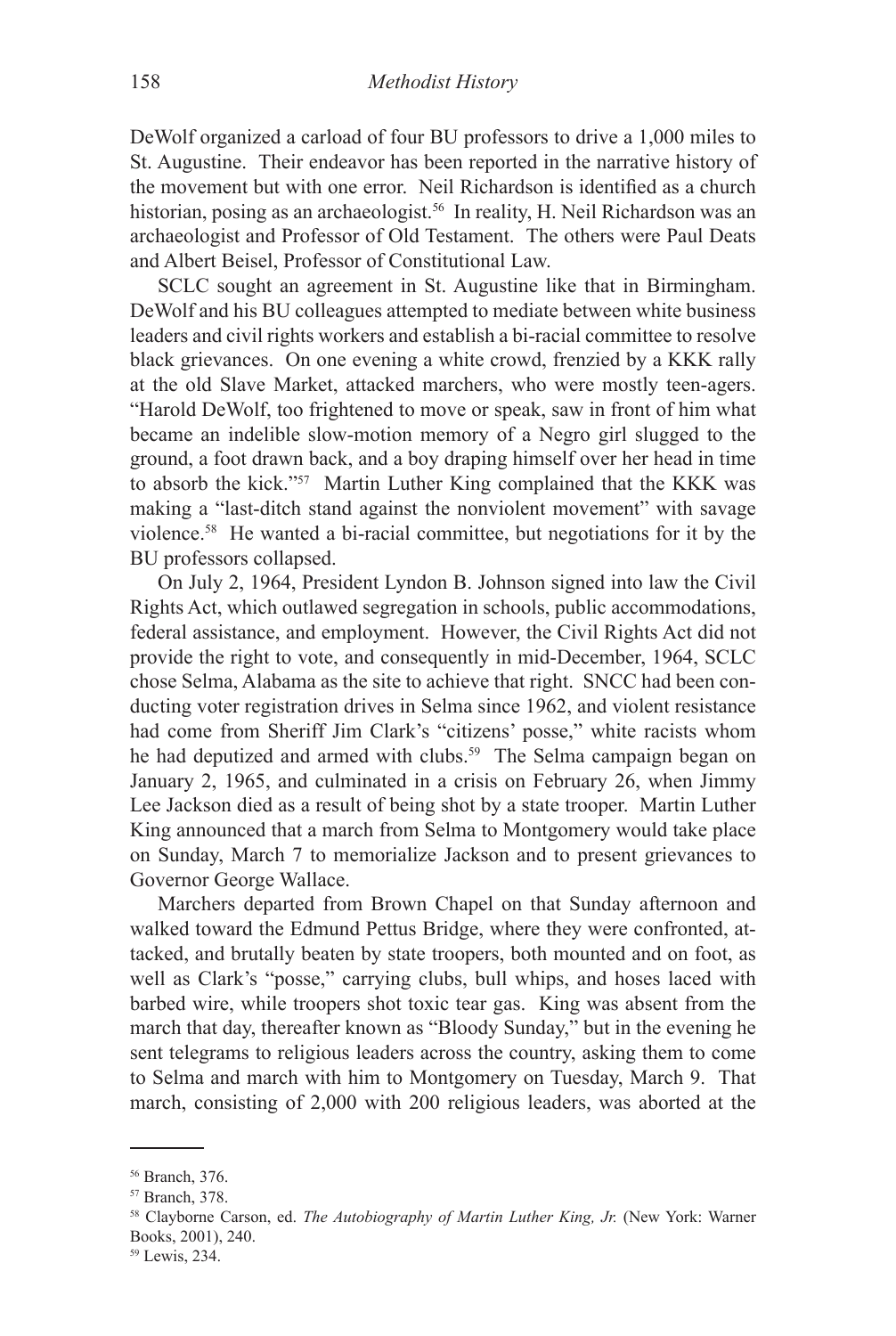bridge due to a federal injunction issued by Judge Frank M. Johnson, Jr. in Montgomery. His purpose was to conduct a hearing on the protesters' grievances. On Tuesday evening James Reeb, a white Unitarian minister from Boston, who had walked with Gilbert Caldwell in the march earlier that day, was brutally beaten into unconsciousness outside the Silver Moon Café in Selma.60 Two days later Reeb died, triggering a national outpouring of grief.

In Boston, BU theological students were making plans to travel to Selma, including nonviolence training at Freedom House in Roxbury. Altogether, 75 students from the Boston area road two buses to Selma. At Brown Chapel we participated in mass meetings, which included preaching, singing, and the Holy Communion. From the chapel we marched downtown to confront Sheriff Clark, wearing a military uniform and holding a billy club, accompanied by heavily armed state troopers, his "posse," and hostile jeering crowds. My partner in the mass meetings and marches was Lila Solomon, a 12-year old girl who had been arrested seven times. In jail Lila and the other black children were beaten with baseball bats and burned with electric cattle prods by the state police.<sup>61</sup>

Judge Johnson completed his hearing, ruling that civil disobedience was compatible with law, and approved the march to Montgomery. Tex Sample (STH'60, GRS'64), social action director of the Massachusetts Council of Churches, organized about 200 clergy and laity for the flight to Alabama and participation in the march. Their motivation was grief for their slain colleague and friend James Reeb.<sup>62</sup> As a result of the Selma campaign, President Johnson signed the Voting Rights Act into law on August 6, 1965.

### **Poor People's Campaign**

Shortly after the signing of the Voting Rights Act, the Watts section of Los Angeles erupted into riots, convincing Martin Luther King that civil rights legislation had ended southern white brutality but not urban black despair.<sup>63</sup> He believed that the riots were a revolt of the underprivileged against the privileged, and he began to emphasize the connection between racism and poverty. In January, 1966, he opened the Chicago campaign in order to challenge housing inequality and economic exploitation, which he compared to the internal colonialism of the Belgian Congo.<sup>64</sup>

During the Chicago campaign, King was speaking out against the Vietnam War, and his speeches culminated in his address at Riverside Church in New York City, entitled "A Time to Break Silence," on April 4, 1967. King repudiated the American policy in Vietnam and argued that the war drained

<sup>60</sup> Jack Mendelsohn, *The Martyrs* (New York: Harper & Row, 1966), 167−168.

<sup>61</sup> Richard A. Hughes, "Letters Home: Reflections from Boston University, 1964−1965," *Focus* (Fall 2004), 9.

<sup>62</sup> Tex Sample, *Earthy Mysticism* (Nashville: Abingdon Press, 2008), 51−52.

<sup>63</sup> Martin Luther King, Jr., *Where Do We Go From Here?* (Boston: Beacon Press, 1967), 41.

<sup>64</sup> Taylor Branch, *At Canaan's Edge* (New York: Simon & Schuster, 2006), 407.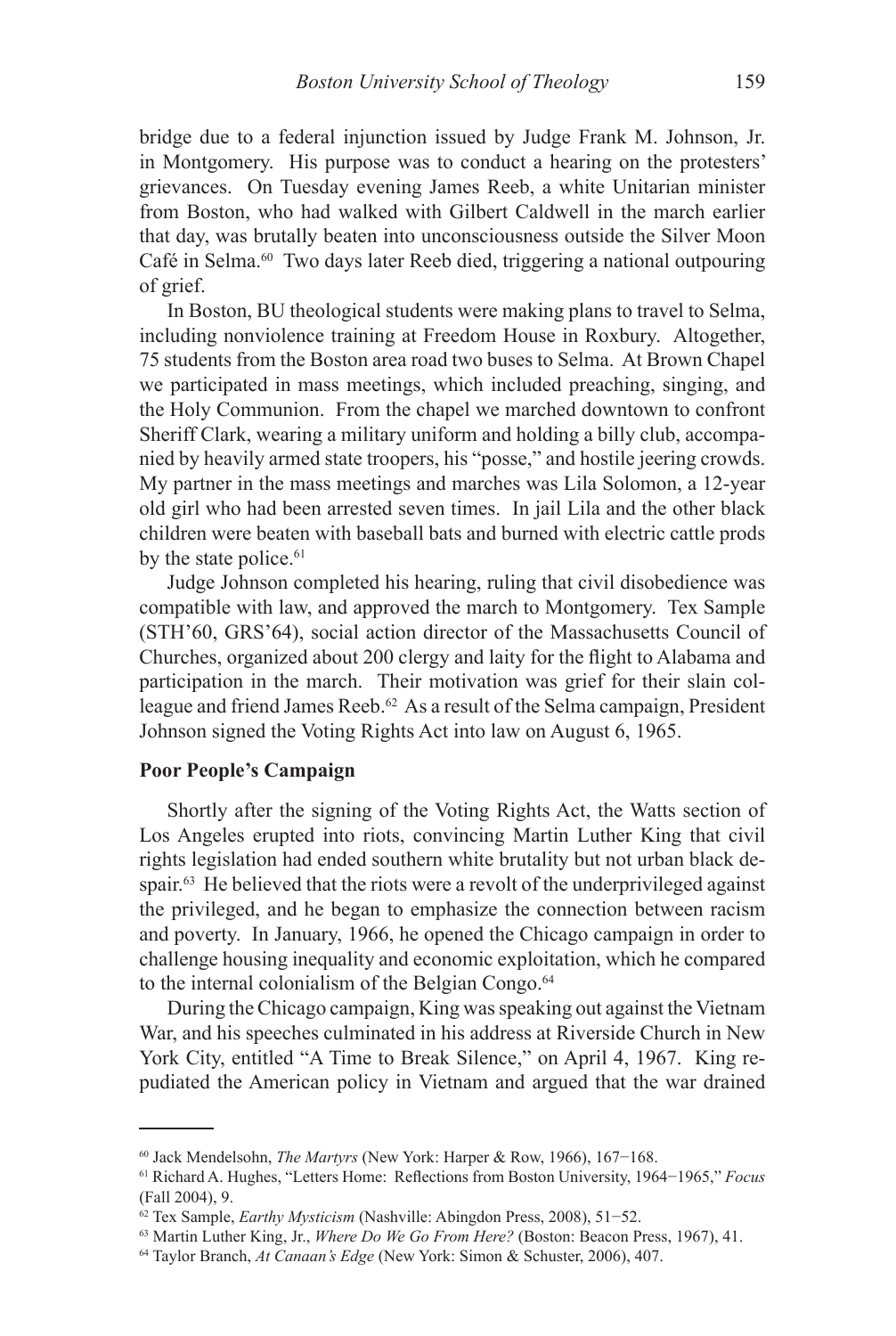resources from the Johnson administration's War on Poverty. King declared: "When machines and computers, profit motives, and property rights are considered more important than people, the giant triplets of racism, materialism, and militarism are incapable of being conquered."65 He called for a true revolution of values based upon fairness and justice, leading to a democratic socialism as an alternative to capitalism and Marxism. A democratic socialism would be the means to implement the beloved community.<sup>66</sup>

In November, 1967, King decided to mount a massive protest in Washington, D.C. on behalf of the poor and disinherited, black and white, Native American and Hispanic. This would be the Poor People's Campaign for an economic bill of rights, guaranteeing a "right to live, to have a job and income." King planned to recruit 3,000 people from ten cities and five rural areas and train them for demonstrations in Washington.

At the invitation of James Lawson, King agreed to support the 1,300 black sanitation workers' strike in Memphis, Tennessee, which had begun on February 12, 1968. Lawson told King that the Poor People's Campaign could begin in Memphis.67 Lawson was the pastor of Centenary Methodist Church and chairman of the black churches and community support group called Community on the Move for Equality (COME). He complained that the strikers suffered "low wages, impossible working demands without compensation, racist behavior and plantation politics and economics."68 In spite of widespread community support for the strikers, negotiations failed and the city refused to settle.

Martin Luther King arrived in Memphis on March 18 and, speaking to a crowd of 25,000, called for a one-day general strike. He returned on April 3 to speak at the Masonic Temple, and he suggested a strategy for the strikers: "Always anchor our direct action with the power of economic withdrawal."69 On the evening of the next day King was assassinated at the Lorraine Motel, and Lawson released the following statement: "It would be a compounding of this death if now Negro people or white people around our country should despair and decide that now is the time to let loose an orgy of violence. It would not be a tribute to Dr. King but a denial of his life and work."70

### **Conclusion**

Known as the "School of the Prophets," the BU School of Theology exerted fundamental social change in the Civil Rights movement through the efforts of its students, faculty, and graduates. Throughout its history the

<sup>65</sup> Martin Luther King, Jr., *A Testament of Hope*, ed. James Washington (San Francisco: Harper, 1986), 240.

<sup>66</sup> Kenneth L. Smith, "The Radicalization of Martin Luther King, Jr.," *Journal of Ecumenical Studies* 26:2 (Spring 1989), 278.

<sup>&</sup>lt;sup>67</sup> Branch, *At Canaan's Edge*, 718.<br><sup>68</sup> James M. Lawson, Jr., "The Church Organizing for Direct Action," *Journal of the Society for Common Insights* 2:2 (1978), 29.

<sup>69</sup> King, *A Testament of Hope*, 282.

<sup>70</sup> Cited in Joan Turner Beifuss, *At the River I Stand* (Brooklyn, NY: Carlson, 1989), 301.